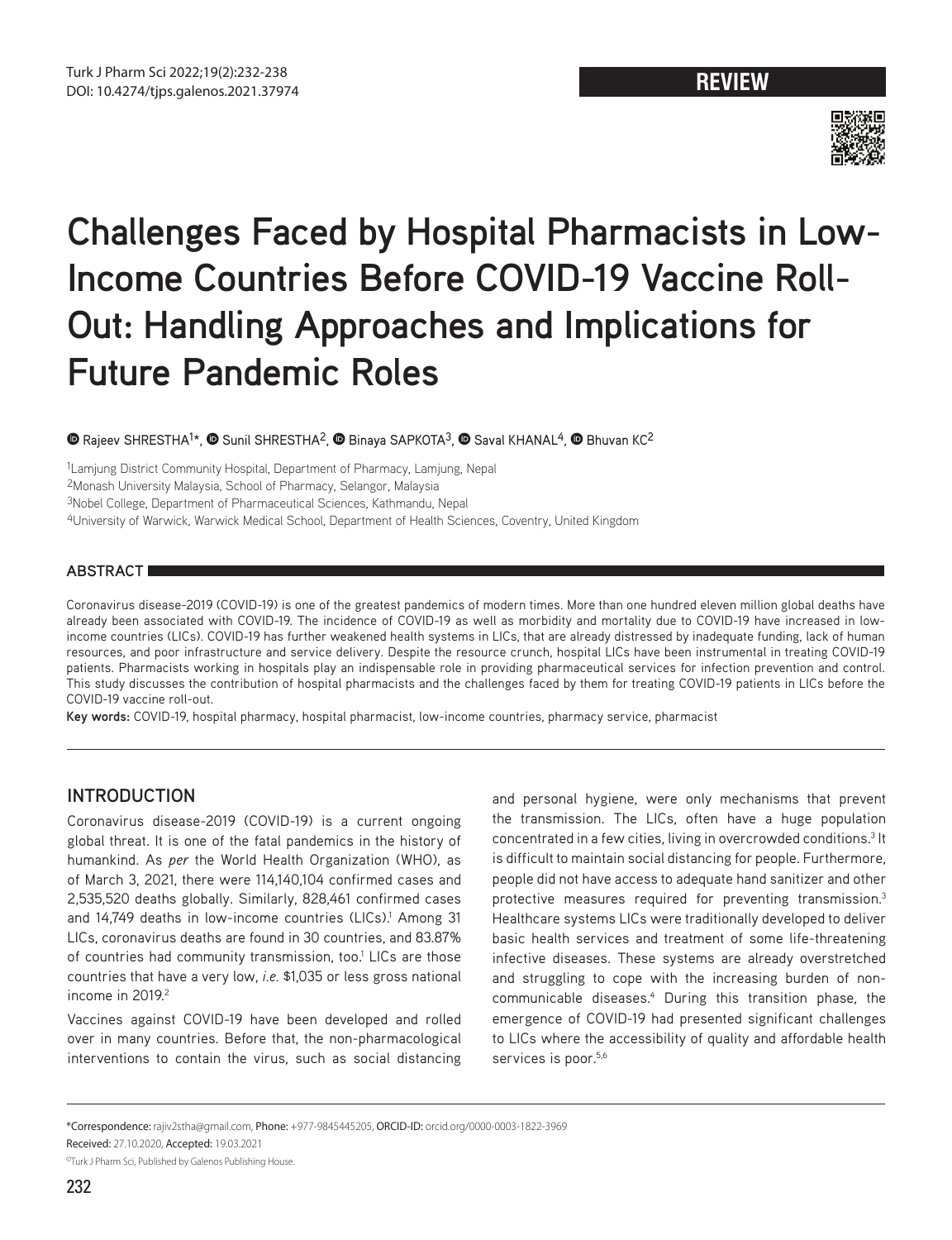All healthcare professionals and health institutions must strengthen themselves against the COVID-19 or any pandemic situation. Like other healthcare professionals, hospital pharmacists also play a significant role in preventing and controlling pandemic. The International Pharmaceutical Federation (FIP) has developed guidelines for hospital pharmacists considering their imperative value during the disaster and pandemic control.<sup>7,8</sup> Various studies have identified the importance of pharmacists' roles in providing pharmaceutical care and services during infection control and managing disaster complications.<sup>9,10</sup> Pharmacists are the third largest healthcare professionals in the world after physicians and nurses,<sup>10</sup> but they are still struggling to prove their value in the healthcare systems of LICs.<sup>11</sup> The current review discusses the hospital pharmacists' potential contributions in the management of disasters and the challenges they faced in LICs. The discussion is based on the situation before the development of COVID-19 vaccines. The reflection will help different stakeholders to understand how essential pharmacists are to healthcare delivery during pandemics and how they can effectively use hospital pharmacists during any future pandemics.

# **METHODS**

We performed a narrative review of the existing literature known to the authors. The literature was searched in PubMed, MEDLINE, ScienceDirect and Google Scholar from its inception up to and including May 2020. Key search terms included were "pharmacist," "COVID-19," "low-income countries," "pharmacy," "hospital" and "developing countries." Along with this, various synonyms or combinations of these terms have been used. The authors *viz.* R.S., S.S. are working as the hospital and clinical pharmacists in the hospital. S.K., B.S. and B.K.C. are in academia, but had experience working as a pharmacists in the past. We have themed potential activities and challenges into different headings to improve readability. The potential role of hospital pharmacists is mainly based on FIP and Nepal (a lic) guidelines for managing COVID-19. The main features of both guidelines are presented in Table 1.

# **RESULTS**

## *Potential role of hospital pharmacists in the management of COVID-19 and pandemics*

The healthcare systems in LICs differs from one country to another. Therefore, it would be difficult to generalize what exactly a hospital pharmacist can provide in general. However, we propose these activities (Figure 1), which may be possible in many LIC jurisdiction under the existing legal and professional framework. These are the recommended role; some of these might not be legal in some countries. The role presented in Figure 1 is described below individually in subsequent sections.

## *Pharmaceutical management*

Access to adequate, qualitative, and affordable essential medicines is challenging in LICs.<sup>13</sup> Medicine accessibility has been a problem during COVID-19 because of the disruption in manufacture, distribution and logistics. Hospital pharmacists played an important role in this situation *via* handling of medicine logistics *via* appropriate forecasting, stocking, quality maintenance, and optimum usage of resources.

In close consultation with clinicians, pharmacists can develop a strategy for using available therapeutic alternatives, such as converting the oral dosage form to intravenous, selecting equivalent alternative medicine to tackle drug shortage.<sup>14,15</sup> Hospital pharmacies use detailed information about their regular patients through electronic billing systems or other recordkeeping forms. Therefore, they can estimate and transfer the required medications of their patients appropriately. Pandemic has broadly taught about keeping patient's medication record practice. It must be started if many hospital pharmacies do not have a system of keeping patient's medication record. Medication records are essential not only for better logistics and distribution but also for measuring patient's adherence to medication therapy and effective management of therapy.<sup>16,17</sup>

## *Drug information service*

Access to reliable information is crucial to the public and healthcare professionals during a pandemic. Fake or incomplete information is dreadful. It can even cause severe accidents, when the public figure personnel become a medium of rumor.

Similarly, more than 700 people in Iran died in about two months after injecting methanol following the manipulation of information raised by another misinformation by an influential global leader regarding the possibility of injecting disinfectant to cure COVID-19.<sup>18</sup> Therefore, the correct information should be transmitted to both the general public and healthcare professionals. Pharmacists have a fundamental professional responsibility to continuously evaluate the existing literature and make health professionals and public awareness of the pandemic and its medicinal management by providing accurate, unbiased information.<sup>19-21</sup> Currently, several medicines and vaccines are under trial for COVID-19 treatment. Pharmacists can be a part of the clinical trial team to manage and provide information on medicine or vaccine under trial. The pharmacist can also use various informative pictures, pamphlets, and information sheets to make patient aware, when they visit hospitals.

## *Patient screening and triaging*

Social distancing is one of the most crucial approaches to pandemic control. Consequently, the initial screening of patients visiting the hospital could save unwanted contact with the hospital staff and patients. The pharmacy department and hospital pharmacists can play a significant role in initial screening and triage. The pharmacist can offer the initial evaluation of the patient. They can either recommend patients for clinician consultation or send them back home with OTC medications or non-pharmacological counseling in case of minor conditions. The pharmacist can also perform rapid diagnostic tests of suspected patients segregate immediately. These approaches could save unwanted clinician workload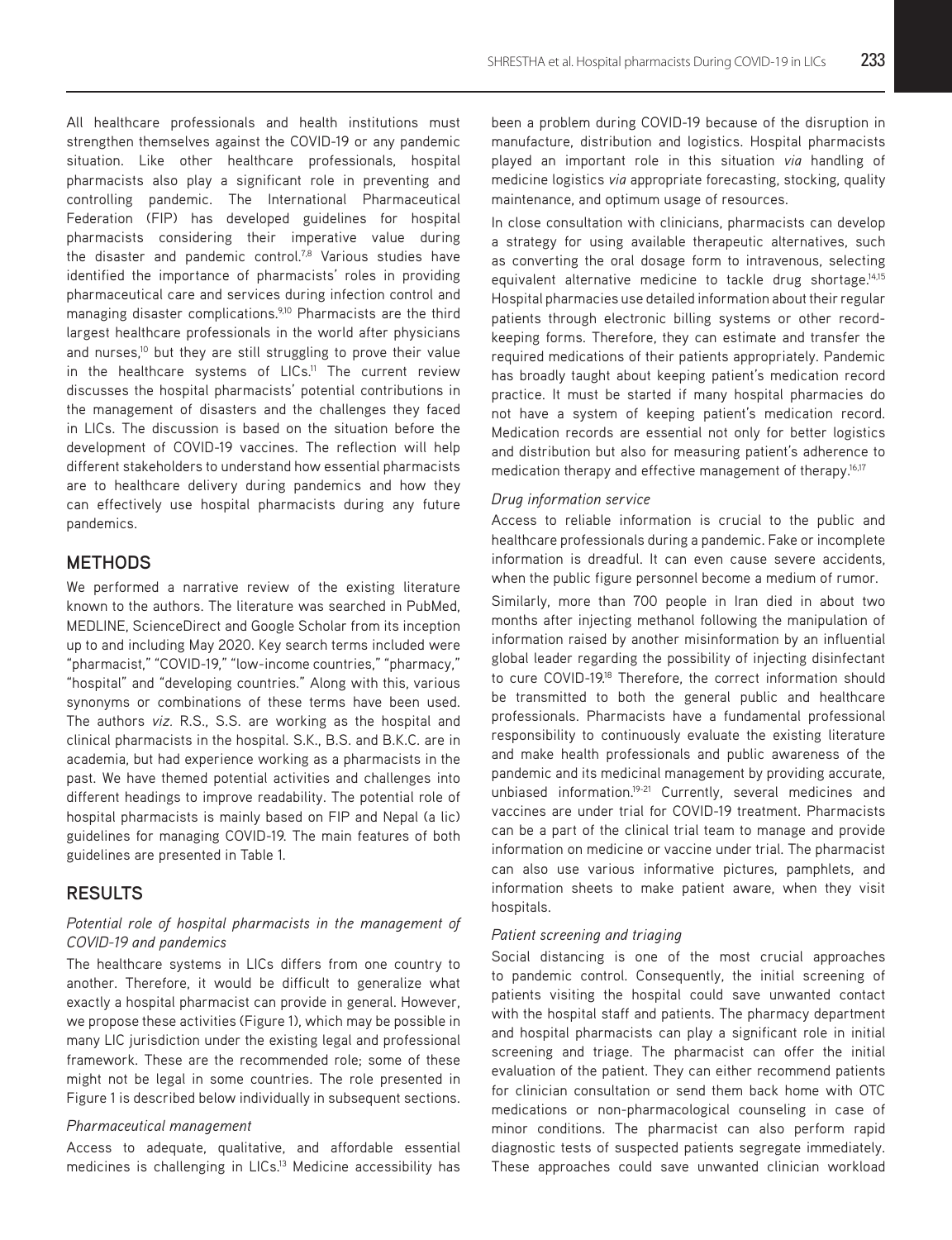| Table 1. Guidelines for COVID-19 management by the hospital pharmacy and the pharmacists (FIP and Nepal)7.12 |                                                                                                                                                                                                                                                                                                                                                                                                                                                                                                                                   |
|--------------------------------------------------------------------------------------------------------------|-----------------------------------------------------------------------------------------------------------------------------------------------------------------------------------------------------------------------------------------------------------------------------------------------------------------------------------------------------------------------------------------------------------------------------------------------------------------------------------------------------------------------------------|
| Organization                                                                                                 | Features of the guidelines                                                                                                                                                                                                                                                                                                                                                                                                                                                                                                        |
| International<br>Pharmaceutical<br>Federation (FIP)                                                          | - Ensuring healthy inventory management of pharmaceutical products (both medicines and medical devices) and a<br>good supply system<br>- Liaising with other healthcare professionals in providing patient care and support<br>- Promoting infection control mechanisms in hospitals<br>- Promoting health education and counseling<br>- Ensuring responsible and proper use of the pharmaceutical products and personal protective equipment supplied.<br>Providing pharmacovigilance services and monitoring treatment outcomes |
| Nepal Pharmaceutical<br>Association                                                                          | - Ensuring storage and supply of essential medicinal and surgical products, including mask, a thermometer, goggles<br>- Co-ordinating with other healthcare professionals in patient care<br>- Raising public awareness regarding COVID-19 prevention and control<br>- Monitoring treatment outcomes and pharmacovigilance<br>- Ensuring an inventory of medicine in both inpatients and outpatients with COVID-19 pandemic cases                                                                                                 |

COVID-19: Coronavirus disease-2019, FIP: International Pharmaceutical Federation



**Figure 1.** The role hospital pharmacists can play in COVID-19 and pandemic control in LICs

and prevent infection transmission possibility in the pandemic. The FIP has also made specific guidelines for pharmacists in disaster and pandemic situations.<sup>7,8</sup> The guidelines instruct pharmacists to initial screening patients to provide first aid, triage, screening, and treating minor ailments.<sup>7,8</sup> In some developed countries, pharmacists have adopted that role earlier, too.<sup>22</sup> Therefore, LICs should also attempt to prepare, equip and use the pharmacy workforce optimally in disaster situations.

#### *Pharmaceutical care*

China implemented pharmaceutical care programs as substantial service in COVID-19 as it was reported to have a significant impact on patient outcomes.<sup>23-25</sup> Pharmaceutical care is much needed care for the treatment and management of COVID-19 patients, especially for elderly patients and patients with chronic diseases as they are at a higher risk of developing drug interactions and adverse effects as well as their use of complex medication regimens.<sup>26,27</sup> For instance, chloroquine, azithromycin, and hydroxychloroquine can cause

QT prolongation and the administration of these medicines to patients already suffering from cardiovascular conditions can make them worse.<sup>28</sup> Therefore, there was a need for close monitoring of patient medication status along with therapeutic outcomes. Hospital pharmacists should monitor and evaluate the medication dose, administration, drug interaction, and adverse effects to plan an appropriate medication formulary and medicine regimen in collaboration with other healthcare professionals.26,29,30 However, these clinical roles were not much emphasized in the guidelines made by LICs such as Nepal.<sup>12</sup>

Along with that, pharmacists have a responsibility to provide information on medication outcomes, assess polypharmacy issues and monitor the medication compliance of patients. Patients might not come for regular follow up their medical condition and require self-medication because of pandemic fears and movement control order and such restrictive provisions. Therefore, pharmacists must proactively identify these patients and get regular updates about their clinical condition and provide proper counseling and refer them to hospitals if needed.

## *Promotion of preventive measures*

In many countries, community pharmacies were closed because of COVID-19; and the hospital pharmacies served as a primary source to get medicine and precautionary material like "masks" and "hand sanitizers" to the public. Therefore, hospital pharmacists are the most accessible and responsible health professionals in providing pharmacy and preventive and promotive healthcare services such as an aseptic way of using the mask, hand washing, social distance values, isolated coughing, sneezing, required in COVID-19 prevention (12.35).<sup>7,31</sup> The study has previously shown a significant change in public health in controlling unhealthy behavior and promoting disease control, prevention, and drug abuse management through pharmacist involvement.24,32

#### *Extemporaneous preparation*

Healthcare-associated infections result in complications and even death.<sup>33</sup> Simultaneously, simple hand hygiene can prevent diseases.<sup>34</sup> As pharmacists are trained to conduct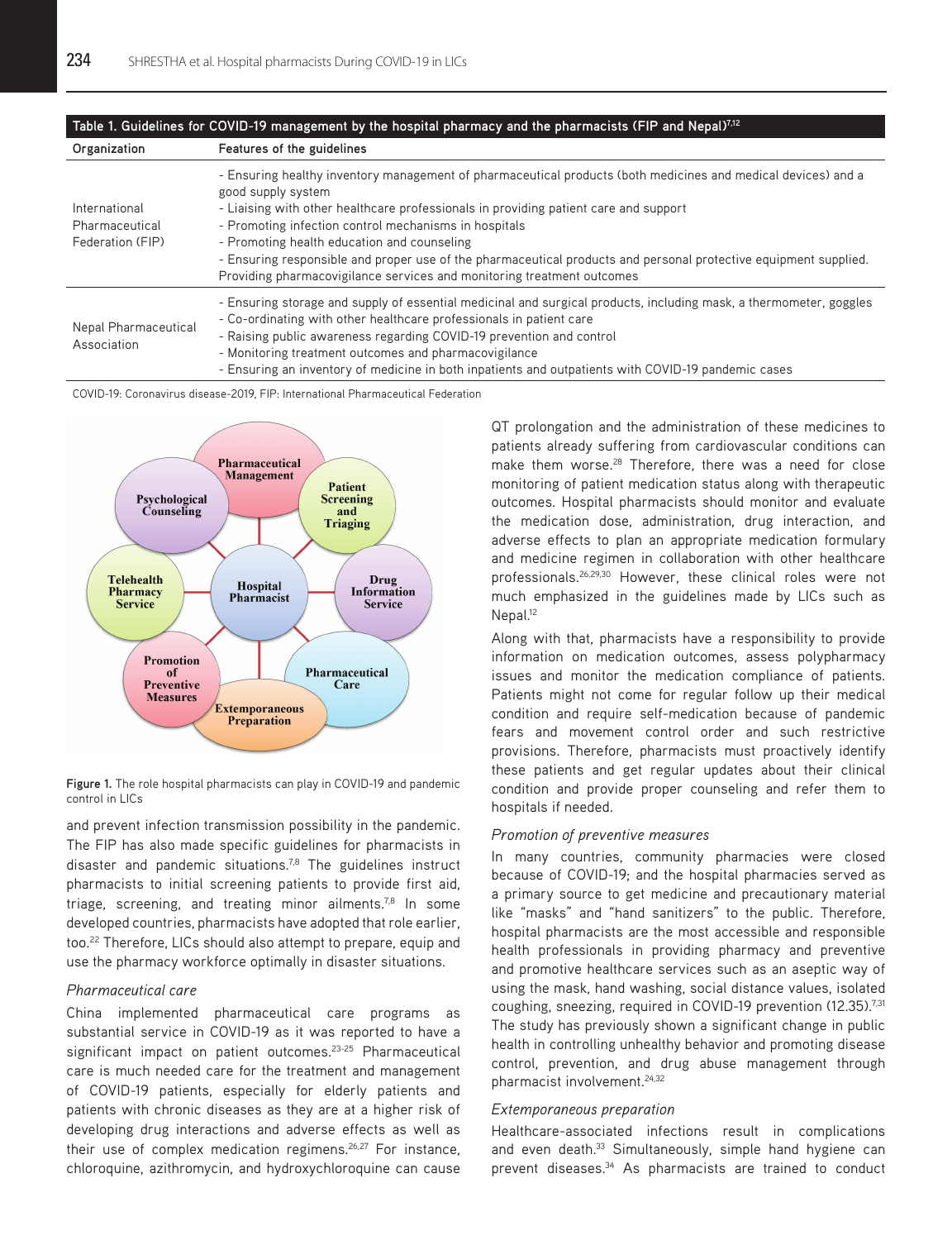extemporaneous dispensing, pharmacist can prepare hand sanitizers, disinfectant liquids, *etc.*, for hospitals' internal use and the community at the time of medical goods scarcity due to disaster. There have been multiple reports about pharmacists preparing such products and contributing to society to fight against COVID-19 in this exceptional circumstance.<sup>35</sup>

## *Telehealth pharmacy services (TPS)*

Access to pharmacy services was challenging during the pandemic, when people were not allowed to leave their home. Approaching pharmacy services by using telecommunication technology can solve that challenge. Continuous pharmaceutical care is prominent, particularly for chronic disease patients who are at higher risk of infection and have already undertaken multiple medicines. Thus, TPS was a suitable way to reach the patient. TPS can serve people living in far-off places, selfquarantined and people unable to visit a hospital pharmacy using email, phone call, text message, or social media.<sup>36,37</sup> Hospital pharmacists can collect patient's medicine and disease information and supply medicine to a respective patients with appropriate labeling and counsel on medicine administration through phone calls or any other online media.<sup>36</sup> Furthermore, pharmacists can advise patients on self-monitoring of medicine effectiveness and self-management of minor ailments and whether to continue their medicine or visit a center centre on a phone call or at the doorstep, while delivering medications.<sup>24,38</sup> Good access to the internet and telecommunication is highly essential to providing TPS, which may be problematic in many villages of LICs.

Many developed countries have been using telepharmacy services.<sup>37</sup> In response to the pandemic, Australia enhanced its existing telepharmacy practices,<sup>39</sup> and China also emphasized the online pharmacy consultation for COVID-19.<sup>40</sup> Although online consultation and medicine delivery are difficult in LICs, the hospital pharmacist must attempt to start this approach in coordination with their hospital administration, at least in a disaster situation.

#### *Psychological counseling*

Because of the pandemic and lockdown, people could not move and were forced to confine themselves inside their home. The changing daily routine and the thought of death, pandemic, and growing disease progression affect people's thinking patterns, leading to anxiety, panic, and depression, to psychological problems.41,42 Psychological problems can be more pressing in mentally ill patients, low-socioeconomic groups, and cardiovascular diseases like chronic illness patients.<sup>43,44</sup> Therefore, pharmacists should monitor the patient's emotional states and encourage them to perform stress-relieving activities.

## *Professional challenges of pharmacists and possible solutions in disaster management*

Although we proposed some roles, they do not come without challenges. We have identified six challenges related to these roles and presented them in Figure 2. These problems and potential solutions are described in the different subheadings in this section of this manuscript.



#### **Figure 2.** Challenges and solutions

### *Shortage of safety measures*

As *per* the WHO, the appropriate protective materials like surgical masks, eye protection and face shield, long-sleeved gowns, and gloves are the basic needs to work in a health institution during COVID pandemics.<sup>31</sup> Hospital pharmacists were at a high risk of getting infected, and they could be a medium of transmission as they were in close contact with patients visiting the hospitals.<sup>7</sup> However, the availability of precautionary safety materials to healthcare professionals, including pharmacists, has become challenging in LICs where there are no manufacturing companies for these protective supplies.<sup>31,45,46</sup> Therefore, LICs should promote local entrepreneurs to produce personal protective equipment and mask-like protective measures without relying on imports from outside. Hospital pharmacists can contribute in this regard by extemporaneous compounding hand sanitizer gels, sprays, *etc*.

#### *Difficulty in adequate medication management*

Many LICs are not self-reliant and vastly depend on the import of medication from foreign countries. Thus, due to the possibility of a drug shortage or delayed supply chain system due to travel restrictions during a pandemic, adequate and timely access to essential medicine in healthcare settings can be challenging in many countries.<sup>45</sup> The situation may become more difficult for people with a chronic condition for whom missing a few doses of medication can be life-threatening. The hospital pharmacist had a responsibility to update the prescribers on available medicines and their inventory. This helped prescribers make appropriate prescribing decisions like prescribing only to the needed patients in minimum quantities to reduce the unnecessary wastage of medicine and prevent the medicine shortage. It also helped them decide whether to prescribe multiple refills to one patient or make a single refill to multiple patients. The appropriate quantification and stocking of medication-related to COVID-19, such as remdesivir and chloroquine, were essential based on the clinical practice. However, it came down to pharmacists' expertise to forecast the usage because overstocking may cause a shortage of these medications for those who require them regularly.<sup>47</sup>

Furthermore, there might have been a problematic situation related to brand prescriptions, when patients rely on a particular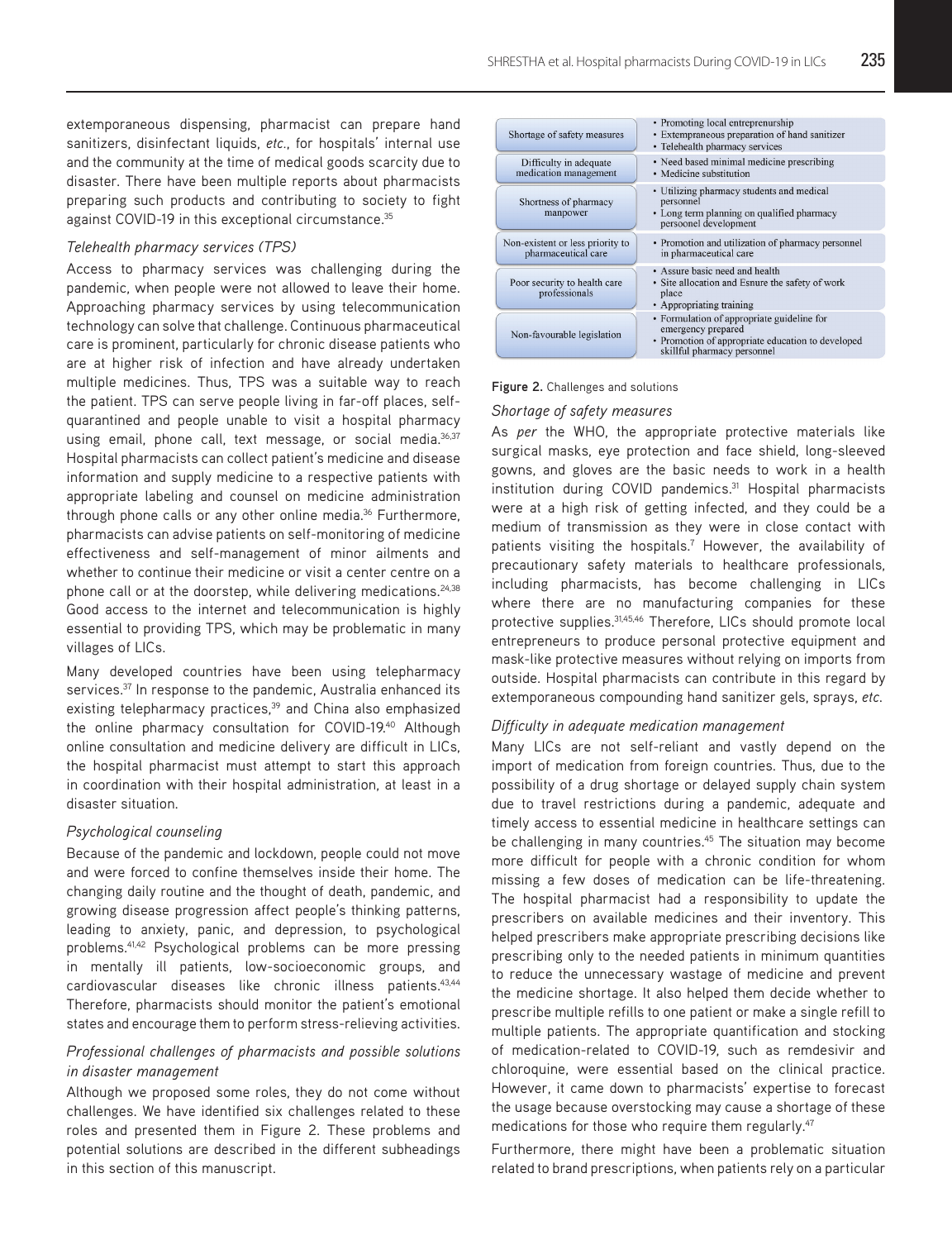hospital for their continued medication. Brand prescribing is very common in LICs and a refill of a particular brand or searching for a particular brand for the patient is very tough, when there is a shortage due to the lockdown.<sup>48</sup> Also, there may come to some circumstances in disasters or pandemics, where the patient may not find a generic substitution and clinician consultation. Furthermore, pharmacists could only be an option to manage the patients. Therefore, the pharmacists should be allowed to substitute medicine for therapeutically equivalent alternatives in consultation with the prescribers, if they are accessible or without consultation if the prescribers are inaccessible to consult in a disaster situation. The FIP in 2016 made a guidelines focusing on pharmacy personnel's role in the disaster where pharmacists can also do some emergency prescribing if needed. That should be strongly taken into consideration by the responsible bodies in LICs. At least, pharmacists should be prepared to prescribe the essential medications during the pandemic and other similar disaster.8 However, it was not seen in the guidelines made by LICs,<sup>12</sup> which are quite hard to implement for LICs. Convincing with the local hospital administration and legal body would help solve this problem to some extent.

## *Shortage of pharmacy human resources*

Pharmacists have been importing a significant role in providing pharmacy services in pandemic prevention and control.<sup>49</sup> COVID-19 has already caused the death of many health professionals in developed countries.<sup>50</sup> The situation could be even more devastating for LICs, where there is already a shortage of pharmacy human resources.<sup>51,52</sup> The death, hospitalization or isolation of limited human resources would increase the workload. Eventually, it hampered the pharmaceutical services of patients. Therefore, the LICs should work proactively in developing and equipping sufficient human resources to defeat disaster challenges. Pharmacy students and non-pharmacy medical personnel can be used through immediate short-term training to cope with the current pharmacy workforce shortage in providing pharmaceutical services. Also, the pharmacy services can be provided to a large group by small human resources through the TPS approach.<sup>36</sup>

## *Non-existent or less priority to pharmaceutical care*

The pharmacy personnel in LICs are primarily focused on the product approach (procurement, inventory, and dispensing). Although pharmaceutical care has been determined as a vital aspect of treatment, the environment of providing pharmaceutical services and access to quality workforce still lacks in LICs. 31,40,51,53 LICs should learn the importance of pharmaceutical care or the clinical service of pharmacy personnel. They must use the available pharmacy personnel in providing pharmaceutical care, at least, in this disaster. Eventually, LICs should make appropriate policies and guidelines to promote the pharmacist in a clinical role in the healthcare system.

#### *Poor security to healthcare professionals*

Healthcare professionals also need motivation and security during a disaster. Taking personal care of oneself, along

with continuous working for others' health, was relatively complicated. Healthcare personnel, including pharmacists, require appropriate motivation and support from the government and respective health centers. Pharmacists have been greatly appreciated even financially in developed countries like New Zealand for their remarkable contribution during pandemics.<sup>25</sup> The respective health institutions and governments of LICs should also learn from them and provide essential facilities such as food, lodging for them and their families during this disaster if they could not reward them as high-income countries did.

Similarly, protecting and preventing infection transmission to healthcare personnel is supremely essential because healthcare providers themselves can transmit others while serving. Previously, up to 10% of COVID cases in China and up to 9% in Italy were healthcare personnel.<sup>50</sup> Infection of healthcare personnel not only increases patient numbers but also reduces persons to care for patients. Therefore, stringent health approaches need to be adopted to prevent infection transmission. China made a strict guidelines for cleansing, disinfecting, and controlling human movements to prevent infection transmission.<sup>40</sup> Learning from them, LICs can create separate allocated places for COVID management, prepare disinfection guidelines and make designated sites for health personnel involved in COVID management.

Along with that, healthcare professionals, including hospital pharmacists, need to be aware and trained in following the safety procedures of work to prevent being infection and being a source of infection transmission.<sup>50</sup> The concerned government and hospital administrative body should provide appropriate training to ensure healthcare providers' safety, including hospital pharmacist.

## *Non-favorable legislation*

LICs suffer from a lack of appropriate pharmacy education, skilled and qualified personnel, and professional guidelines for effective professional functioning.53,54 Though similar professionals have significantly impacted the health sector in developed countries, a pharmacist suffers due to the deficient role from the concerned authority in LICs.<sup>53,54</sup> Unprepared pharmacy professionals cannot play a significant role in emergencies and disaster situations. The recent earthquake disaster in Nepal taught much about preparing pharmacy services for disaster management in LICs.<sup>55</sup> Many studies have already talked about the significant contributions pharmacists have made in pandemic and emergency disasters; therefore, along with the appropriate policy, pre-qualifying them through quality education and skill is the only necessity in LICs to defeat the disaster.<sup>49,56,57</sup> Therefore, the LICs, where the pharmacists have not been adequately used to provide pharmaceutical services, should learn from the current COVID-19 pandemic and equip the pharmacy workforce to manage such possible future disasters through the appropriate formulation of guidelines and emergency training preparedness. Additionally, LICs or hospitals themselves can make separate guidelines for disaster situations by using FIP guidelines on responding to disasters for pharmacy personnel as a reference.<sup>8</sup>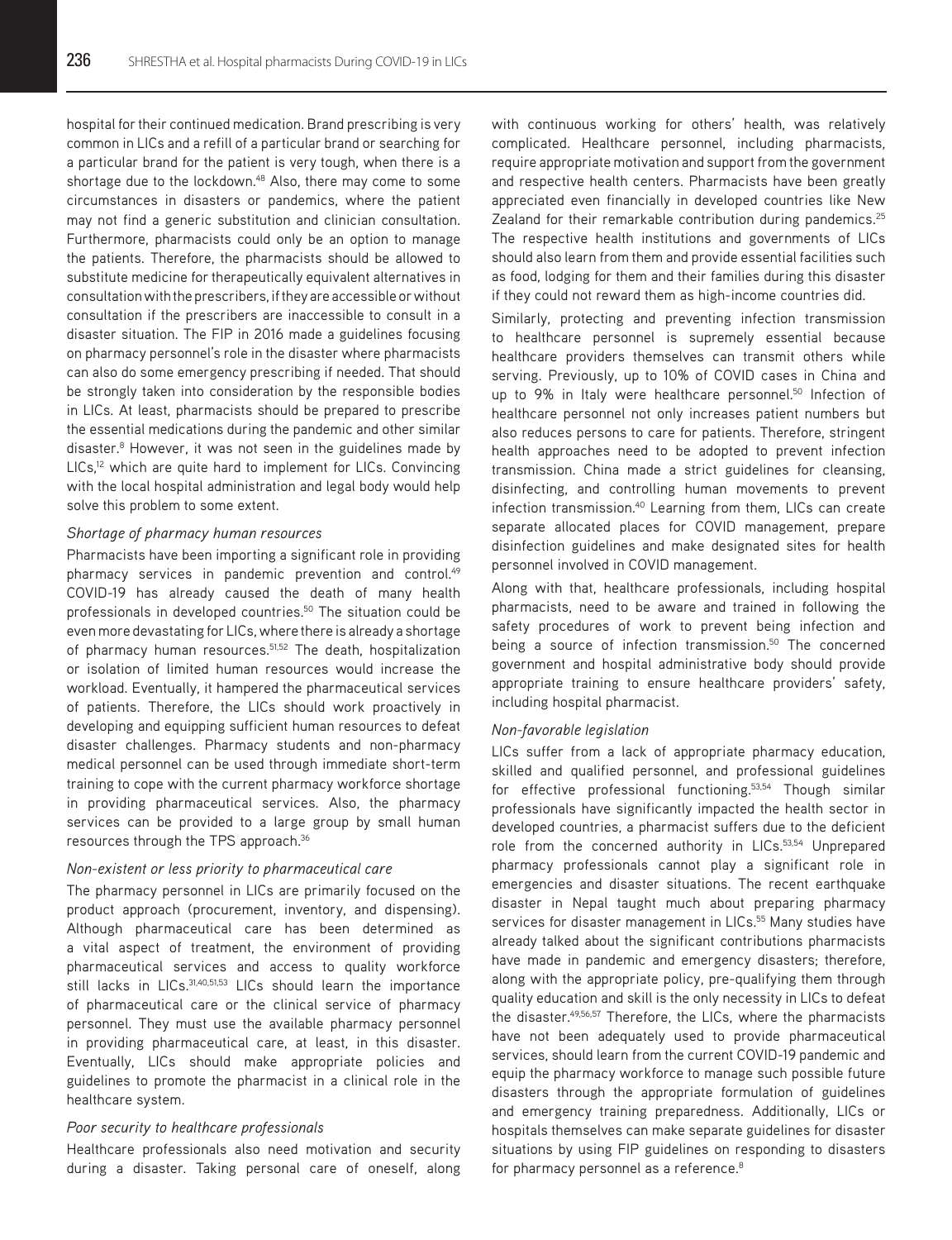# **CONCLUSION**

The growing cases of COVID-19 have created significant challenges to the healthcare system and healthcare professionals of LICs. During COVID-19, hospital pharmacists were responsible for ensuring appropriate therapy outcomes, medication management, health promotion, pharmaceutical care of patients, and infection transmission prevention. The study recommends enhancing the hospital pharmacists' professional role in disaster and management for COVID-19 and other such disasters in the future.

# **ACKNOWLEDGMENTS**

The authors want to thank Mrs. Nita Shrestha (Nepal Health Research and Innovation Foundation), Mr. Mandip Pokharel (Vennue Foundation) and Mr. Pankaj Vaidya (Nepal Cancer Hospital and Research Center) for their valuable suggestions and comments while developing the concept and overall writing.

## *Ethics*

**Peer-review:** Externally peer-reviewed.

## *Authorship Contributions*

Concept: R.S., S.S., Design: R.S., Data Collection or Processing: R.S., Analysis or Interpretation: R.S., S.S., B.S., B.K., S.K., Literature Search: R.S., Writing: R.S.

**Conflict of Interest:** No conflict of interest was declared by the authors.

**Financial Disclosure:** The authors declared that this study received no financial support.

## **REFERENCES**

- 1. World Health Organization. WHO coronavirus disease (COVID-19) Dashboard. Published 2020. https://covid19.who.int/table
- 2. World Bank. World Bank Country and Lending Groups. Accessed February 25, 2021. https://datahelpdesk.worldbank.org/knowledgebase/ articles/906519-world-bank-country-and-lending-groups
- 3. WHO/UNICEF. Water, sanitation and hygiene in health care facilities: status in low- and middle-income countries and way forward. Published online 2019:1-52. https://apps.who. int/iris/bitstream/handle/10665/154588/9789241508476\_eng. pdf;jsessionid=8BB20D0F383BB2585E35A2CEA1EF1457?sequence=1
- 4. Hajat C, Stein E. The global burden of multiple chronic conditions: a narrative review. Prev Med Rep. 2018;12:284-293.
- 5. McGregor S, Henderson KJ, Kaldor JM. How are health research priorities set in low and middle income countries? A systematic review of published reports. PLoS One. 2014;9:e108787.
- 6. Agampodi TC, Agampodi SB, Glozier N, Siribaddana S. Measurement of social capital in relation to health in low and middle income countries (LMIC): a systematic review. Soc Sci Med. 2015;128:95-104.
- 7. International Pharmaceutical Federation (FIP). COVID-19: Guidelines for Pharmacists and the Primary Workforce; 2020. Accessed May 7, 2020. https://www.fip.org/files/content/priority-areas/coronavirus/COVID-19-Guidelines-for-pharmacists-and-the-pharmacy-workforce.pdf
- 8. International Pharmaceutical Federation (FIP). Responding to disasters: Guidelines for Pharmacy 2016. Published online 2016:46. http://fip.org/

files/fip/publications/2016-07-Responding-to-disasters-Guideline.pdf

- 9. Watson KE, Singleton JA, Tippett V, Nissen LM. Defining pharmacists' roles in disasters: a Delphi study. PLoS One. 2019;14:e0227132.
- 10. Menighan TE. Pharmacists have major role in emergency response. Pharm Today. 2016;22:8.
- 11. Ranjit E. Pharmacy practice in Nepal. Can J Hosp Pharm. 2016;69:493- 500.
- 12. Association NP. Covid-19: Guideline for pharmacists and pharmacy assistant. Accessed April 28, 2020. https://www.fip.org/files/content/ priority-areas/coronavirus/mo-resources/NEPAL\_Final\_Guideline\_ COVID.pdf
- 13. Ozawa S, Shankar R, Leopold C, Orubu S. Access to medicines through health systems in low-and middle-income countries. Health Policy Plan. 2019;34(Suppl 3):iii1-iii3.
- 14. Dalton K, Byrne S. Role of the pharmacist in reducing healthcare costs: current insights. Integr Pharm Res Pract. 2017;6:37-46.
- 15. AlRuthia YS, AlKofide H, AlAjmi R, Balkhi B, Alghamdi A, AlNasser A, Alayed A, Alshammari M, Alsuhaibani D, Alathbah A. Drug shortages in large hospitals in Riyadh: a cross-sectional study. Ann Saudi Med. 2017;37:375-385.
- 16. Lam WY, Fresco P. Medication adherence measures: an overview. Biomed Res Int. 2015;2015:217047.
- 17. Barnsteiner JH. Chapter 38. Medication reconciliation. In: Hughes RG, ed. Patient Safety and Quality - An Evidence-Based Handbook for Nurses. 2008. https://www.ncbi.nlm.nih.gov/books/NBK2648/
- 18. Aljazeera. Iran: Over 700 Dead after drinking alcohol to cure coronavirus. www.aljazeera.com/news/2020/04/iran-700-dead-drinking-alcoholcure-coronavirus-200427163529629.html
- 19. Ghaibi S, Ipema H, Gabay M; American Society of Health System Pharmacists. ASHP guidelines on the pharmacist's role in providing drug information. Am J Health Syst Pharm. 2015;72:573-577.
- 20. Shrestha S, Khatiwada AP, Gyawali S, Shankar PR, Palaian S. Overview, challenges and future prospects of drug information services in Nepal: a reflective commentary. J Multidiscip Healthc. 2020;13:287-295.
- 21. World Health Organization. Coronavirus disease (COVID-19) advice for the public: mythbusters. https://www.who.int/emergencies/diseases/ novel-coronavirus-2019/advice-for-public/myth-busters
- 22. Epp DA, Tanno Y, Brown A, Brown B. Pharmacists' reactions to natural disasters: from Japan to Canada. Can Pharm J (Ott). 2016;149:204-215.
- 23. Song Z, Hu Y, Zheng S, Yang L, Zhao R. Hospital pharmacists' pharmaceutical care for hospitalized patients with COVID-19: recommendations and guidance from clinical experience. Res Social Adm Pharm. 2021;17:2027-2031.
- 24. Zheng SQ, Yang L, Zhou PX, Li HB, Liu F, Zhao RS. Recommendations and guidance for providing pharmaceutical care services during COVID-19 pandemic: a China perspective. Res Social Adm Pharm. 2021;17:1819-1824.
- 25. Bukhari N, Rasheed H, Nayyer B, Babar ZU. Pharmacists at the frontline beating the COVID-19 pandemic. J Pharm Policy Pract. 2020;13:8.
- 26. Shrestha S, Shrestha S, Khanal S. Polypharmacy in elderly cancer patients: challenges and the way clinical pharmacists can contribute in resource-limited settings. Aging Med (Milton). 2019;2:42-49.
- 27. Kurt M, Akdeniz M, Kavukcu E. Assessment of comorbidity and use of prescription and nonprescription drugs in patients above 65 years attending family medicine outpatient clinics. Gerontol Geriatr Med. 2019;5:2333721419874274.